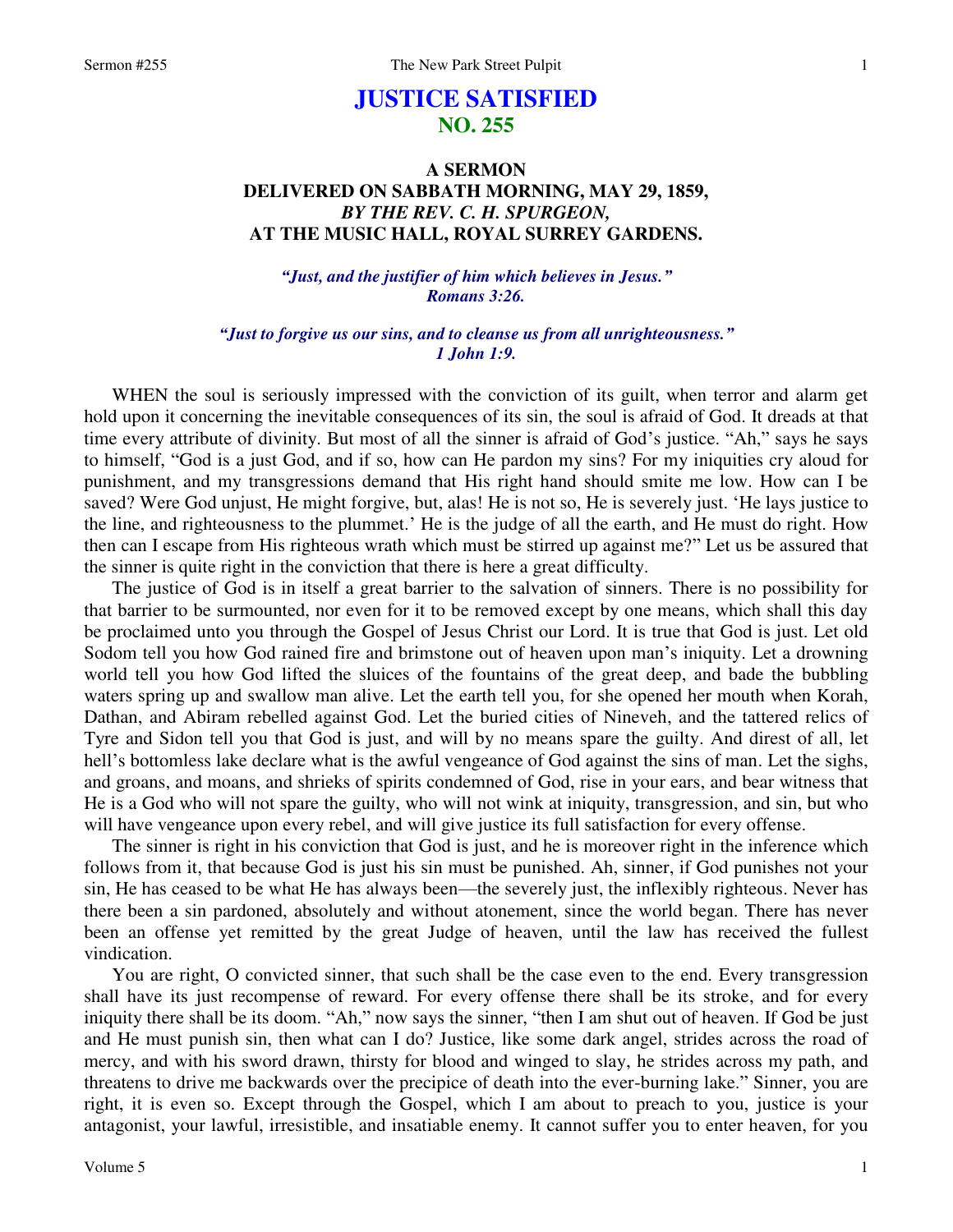have sinned, and punished that sin must be, avenged that transgression must be, as long as God is God the Holy and the just.

Is it possible, then, that the sinner can be saved? This is the great riddle of the law, and the grand discovery of the Gospel. Wonder you heavens! be astonished, O earth! that very justice which stood in the sinner's way and prevented his being pardoned, has been by the Gospel of Christ, appeased, by the rich atonement offered upon Calvary, justice is satisfied, has sheathed its sword, and has now not a word to say against the pardon of the penitent. Nay, more, that justice once so angry, whose brow was lightning, and whose voice was thunder, has now become the sinner's advocate, and itself with its mighty voice pleads with God, that whosoever confesses his sin should be pardoned and be cleansed from all unrighteousness.

The business of this morning shall be to show, in the first place, according to the first text, *how justice is no longer the sinner's enemy*—"God is just, and yet the justifier of him that believes," and then, in the second place, *that justice has become the sinner's advocate,* and that "God is faithful and just to forgive us our sins, and to cleanse us from all unrighteousness."

But here let me utter a caution, I shall speak this morning, only to those who feel their guilt, and who are ready to confess their sin. For to those who still love sin, and will not acknowledge their guilt, there is no promise of mercy or pardon. For them there remains nothing but the fearful looking for of judgment. "He that being often reproved hardens his heart shall suddenly be destroyed, and that without remedy." The soul that neglects this great salvation cannot escape, there is no door of escape provided for it. Unless the Lord has now brought us to feel our need of mercy, has compelled us to confess that unless He gives us mercy we must righteously perish, and unless, moreover, He has made us willing now to be saved on any terms, so that we may be saved at all, this Gospel which I am about to preach is not ours. But if we are convicted of sin and are now trembling before the thunders of God's wrath, every word that I am now about to speak will be full of encouragement and consolation to you.

**I.** First, then, HOW HAS JUSTICE BEEN PUT ASIDE? or rather, HOW HAS IT BEEN SO SATISFIED THAT IT NO LONGER STANDS IN THE WAY OF GOD'S JUSTIFYING THE SINNER?

The one answer to that is, Justice has been satisfied through the substitution of our blessed Lord and Savior, Jesus Christ. When man sinned the law demanded that man must be punished. The first offense of man was committed by Adam, who was the representative of the entire race. When God would punish sin, in His own infinite mind He thought of the blessed expedient, not of punishing His people, but of punishing their representative, the covenant head, the second Adam. It was by one man, the first man, that sin entered into the world, and death by sin. It was by another man, the second Adam, who is the Lord from heaven, it was by Him that this sin was borne, by Him its punishment was endured, by Him, the whole wrath of heaven was suffered. And through that second representative of manhood, Jesus, the second Adam, God is now able and willing to forgive the vilest of the vile, and justify even the ungodly, and He is able to do so without the slightest violation of His justice.

For, mark, when Jesus Christ the Son of God suffered on the tree, He did not suffer for Himself. He had no sin, either natural or actual. He had done nothing whatever that could bring Him under the ban of heaven, or subject His holy soul and His perfect body to grief and pain. When He suffered it was as a substitute. He died—"The just for the unjust, that He might bring us to God." Had His sorrows been personally deserved they would have had no efficacy in them. But inasmuch as for sins not His own He died to atone, inasmuch as He was punished, not for any guilt that He had done or could do, but for the guilt incurred by others, there was a merit and an efficacy in all that He suffered, by which the law was satisfied, and God is able to forgive.

Let us show very briefly how fully the law is satisfied.

**1.** Note first the dignity of the victim who offered Himself up to divine justice. Man had sinned, the law required the punishment of manhood. But Jesus, the eternal Son of God, "very God of very God," who had been hymned through eternal ages by joyous angels, who had been the favorite of His Father's

2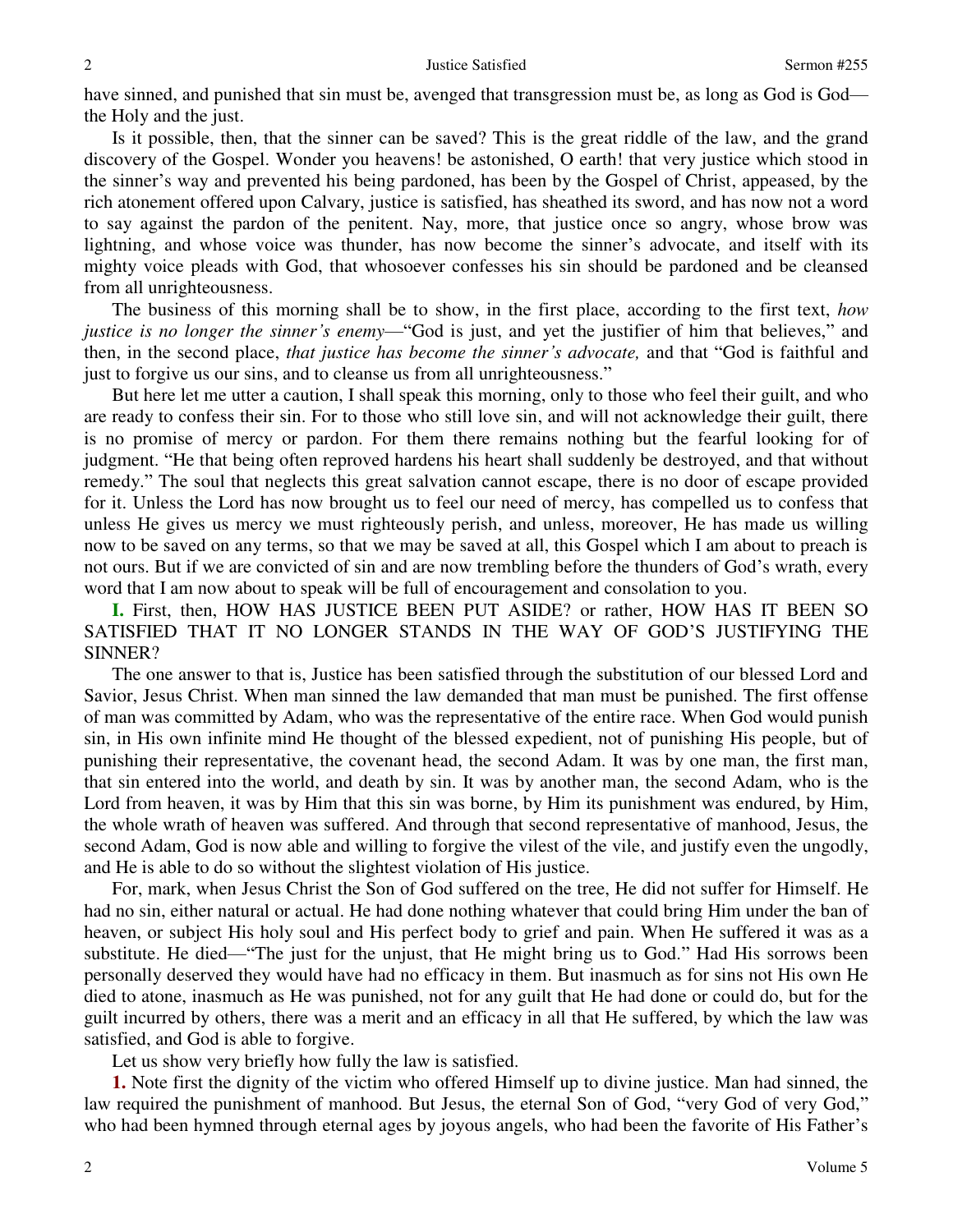### Sermon #255 Justice Satisfied

court, exalted high above principalities and powers, and every name that is named, He Himself condescended to become man, was born of the Virgin Mary, was cradled in a manger, lived a life of suffering, and at last died a death of agony. If you will but think of the wondrous person whom Jesus was—as very God of very God, King of angels, creator, preserver, Lord of All—I think you will see that in His sufferings, the law received a greater vindication than it could have done even in the sufferings of all the men that have ever lived or ever could live. If God had consumed the whole human race, if all the worlds that float in ether had been sacrificed as one mighty holocaust to the vengeance of the law, it would not have been so well vindicated as when Jesus died.

For the deaths of all men and all angels would have been but the deaths and sufferings of creatures, but when Jesus died, the Creator Himself underwent the pang, it was the divine preserver of the world hanging on the cross. There is such dignity in the Godhead, that all it does is marvelous and infinite in its merit, and when He stooped to suffer, when He bowed His awful head, cast aside His diadem of stars to have His brow girt about with thorns, when His hands that once swayed the scepter of all worlds were nailed to the tree, when His feet that formally had pressed the clouds, when these were fastened to the wood, then did the law receive an honor such as it never could have received if a whole universe in one devouring conflagration, had blazed and burned forever.

**2.** In the next place, just pause and think of the relationship which Jesus Christ had towards the great judge of all the earth, and then you will see again that the law must have been fully satisfied thereby. We hear of Brutus that he was the most inflexible of lawgivers, that when he sat upon the bench he knew no distinction of persons. Imagine dragged before Brutus many of the noblest Roman senators, convicted of crime, he condemns them, and without mercy they are rent away by the lictors to their doom. You would certainly admire all this justice of Brutus.

But suppose Brutus' own son was brought before him—and such was the case—imagine the father sitting on the judgment bench, and declaring that he knew no distinction whatever, even of his own children. Conceive that son tried and condemned out of his father's own mouth. See him tied up before his father's own eyes, while, as the inflexible judge, he bids the lictor lay on the rod, and afterwards cries, "Take him away and use the axe!" See you not see here how he loves his country better than his son, and he loves justice better than either. "Now," says the world, "Brutus is just indeed." Now, if God had condemned each of us one by one, or the whole race in a mass, there would certainly have been a vindication of His justice.

But lo! His own Son takes upon Him the sins of the world, and He comes before His Father's presence. He is not guilty in Himself, but the sins of man are laid upon His shoulders. The Father condemns His Son, He gives Him up to the Roman rod, He gives Him up to Jewish mockery, to military scorn, and to priestly arrogance. He delivers up His Son to the executioner, and bids him nail Him to the tree, and, as if that were not enough, since the creature had not power of itself to give forth all the vengeance of God upon its own substitute, God Himself smites His Son.

Are you staggered at such an expression? It is Scriptural. Read in the fifty-third chapter of Isaiah, and there you have the proof thereof—"It pleased *the Lord* to bruise him: *He* has put him to grief." When the whip had gone round to every hand, when the betrayer had smitten him, when Pilate and Herod, and Jew and Gentile, had each laid on the stroke, it was seen that human arm was not powerful enough to execute the full vengeance, then did the Father take His sword, and cry, "Awake! O sword, against my shepherd, against the man that is my fellow," and He smote Him sternly, as if He had been His enemy, as if He were a common culprit, as if He were the worst of criminals—He smote Him again and again, till that awful shriek was forced from the lips of the dying substitute, *"Eloi, Eloi, lama Sabacthani"*—my God, my God, why have you forsaken me? Surely, when God smites His Son, and such a Son, when God smites His only-begotten and well-beloved, then Justice has more than its due, more than itself could ask, Christ Himself did freely give!

**3.** Furthermore, if you will please for a moment consider how terrible were the agonies of Christ, which, mark you, He endured in the room, the place, the stead of all poor penitent sinners, of all those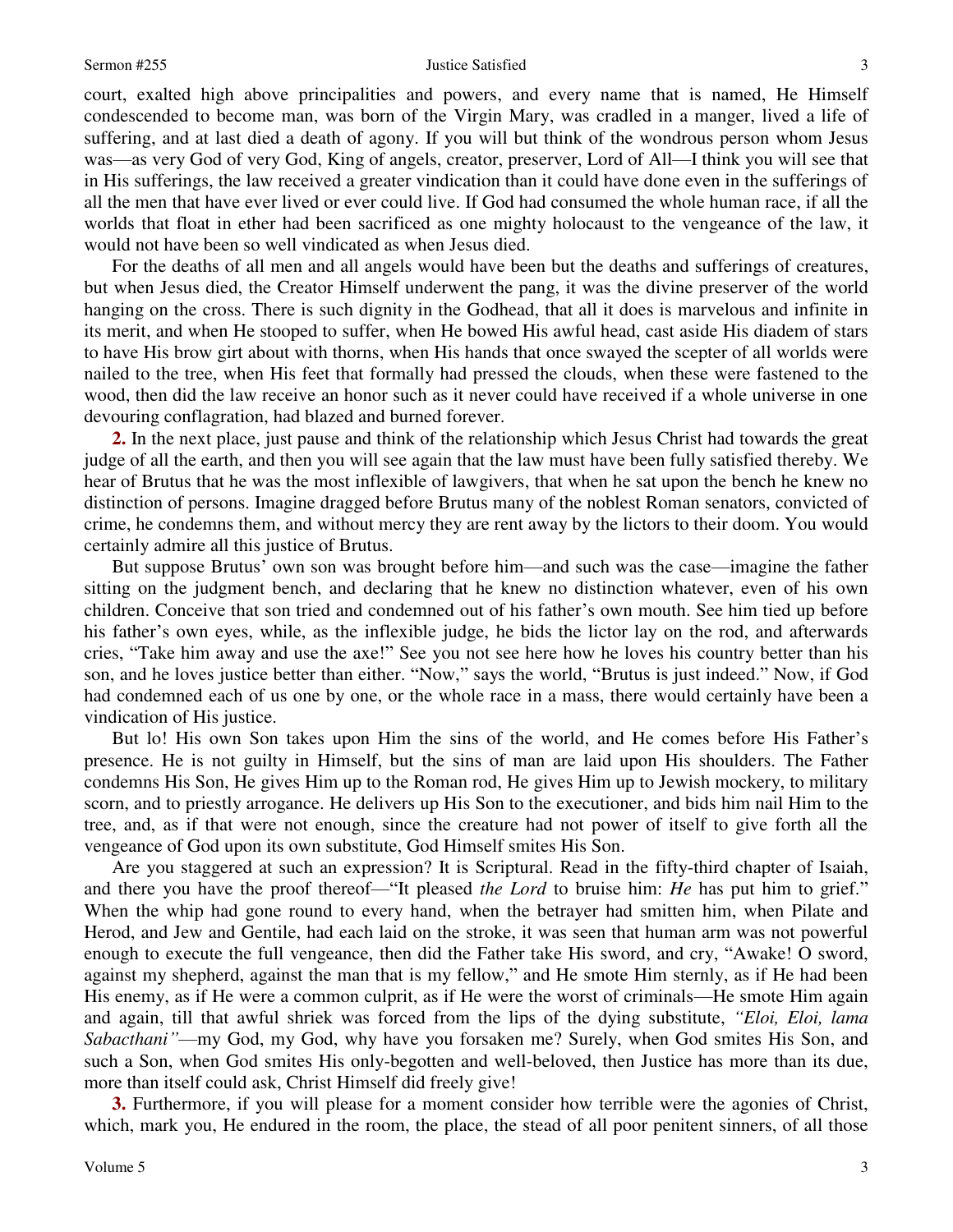who confess their sins and believe in Him, I say, when you mark these agonies, you will readily see why Justice does not stand in the sinner's way. Does Justice come to you this morning, and say, "Sinner, you have sinned, I will punish you"? Answer thus—"Justice, you have punished all my sins. All I ought to have suffered has been suffered by my substitute, Jesus. It is true that in myself I owe you a debt greater than I can pay, but it is also true that in Christ I owe you nothing, for all I did owe is paid, every farthing of it, the utmost drachma has been counted down, not a doit remains that is due from me to you, O you avenging justice of God."

But, if Justice still accuses and conscience clamor, go you and take Justice with you to Gethsemane, and stand there with it—see that man so oppressed with grief, that all His head, His hair, His garments bloody be. Sin was a press—a vice which forced His blood from every vein, and wrapped Him in a sheet of His own blood. Do you see that man there! Can you hear His groans, His cries, His earnest intercessions, his strong crying and tears! Can you mark that clotted sweat as it crimsons the frozen soil, strong enough to unloose the curse! do you see Him in the desperate agony of His spirit, crushed, broken, bruised beneath the feet of Justice in the olive press of God! Justice, is not that enough? Will not that content you? In a whole hell there is not so much dignity of vengeance as there is in the garden of Gethsemane. Are you not yet satisfied?

Come, Justice, to the Hall of Pilate. See you that man arraigned, accused, charged with sedition and with blasphemy! See Him taken to the guard room, spat upon, buffeted with hands, crowned with thorns, robed in mockery, and insulted with a reed for a scepter. I say, Justice, see you that man, and do you know that He is "God over all, blessed forever?" and yet He endures all this to satisfy your demands! Are you not content with that? Do you still frown? Let me show you this man on the pavement.

He is stripped. Stand, Justice, and listen to those stripes, those bloody scourges, and as they fall upon His devoted back and plow deep furrows there, do you see thong-full after thong-full of His quivering flesh torn from His poor bare back! Are you not content yet, Justice? Then, what will satisfy you? "Nothing," says Justice, "but His death."

Come with me, then you can see that feeble man hurried through the streets! Do you see Him driven to the top of Calvary, hurled on His back, nailed to the transverse wood? Oh, Justice, can you see His dislocated bones, now that His cross is lifted up? Stand with me, O Justice, see Him as He weeps, and sighs, and cries, see His soul-agonies! Can you read that tale of terror which is veiled in that flesh and blood? Come, listen, Justice, while you hear Him cry, "I thirst," and while you see the burning fever devouring Him, till He is dried up like a potsherd, and His tongue cleaves to the roof of His mouth for thirst! And lastly, O Justice, do you see Him bow His head and die? "Yes," says Justice, "and I am satisfied, I have nothing that I can ask more, I am fully content, my uttermost demands are more than satisfied."

And, am I not content, too? Guilty though I am and vile, can I not plead that this bloody sacrifice is enough to satisfy God's demands against me? Oh, yes, I trust I can—

> *"My faith doth lay its hand, On that dear head of Thine, While like a penitent I stand, And here confess my sin."*

Jesus, I believe that Your sufferings were for me, and I believe that they are more than enough to satisfy all my sins. By faith I cast myself at the foot of Your cross and cling to it. This is my only hope, my shelter, and my shield. It cannot be that God can smite me now. Justice itself prevents, for when Justice once is satisfied, it were injustice if it should ask for more.

Now, is it not clear enough to the eye of every one, whose soul has been aroused, that Justice stands no longer in the way of the sinner's pardon? God can be just and yet the justifier. He has punished Christ, why should He punish twice for one offense? Christ has died for all His people's sins, and if you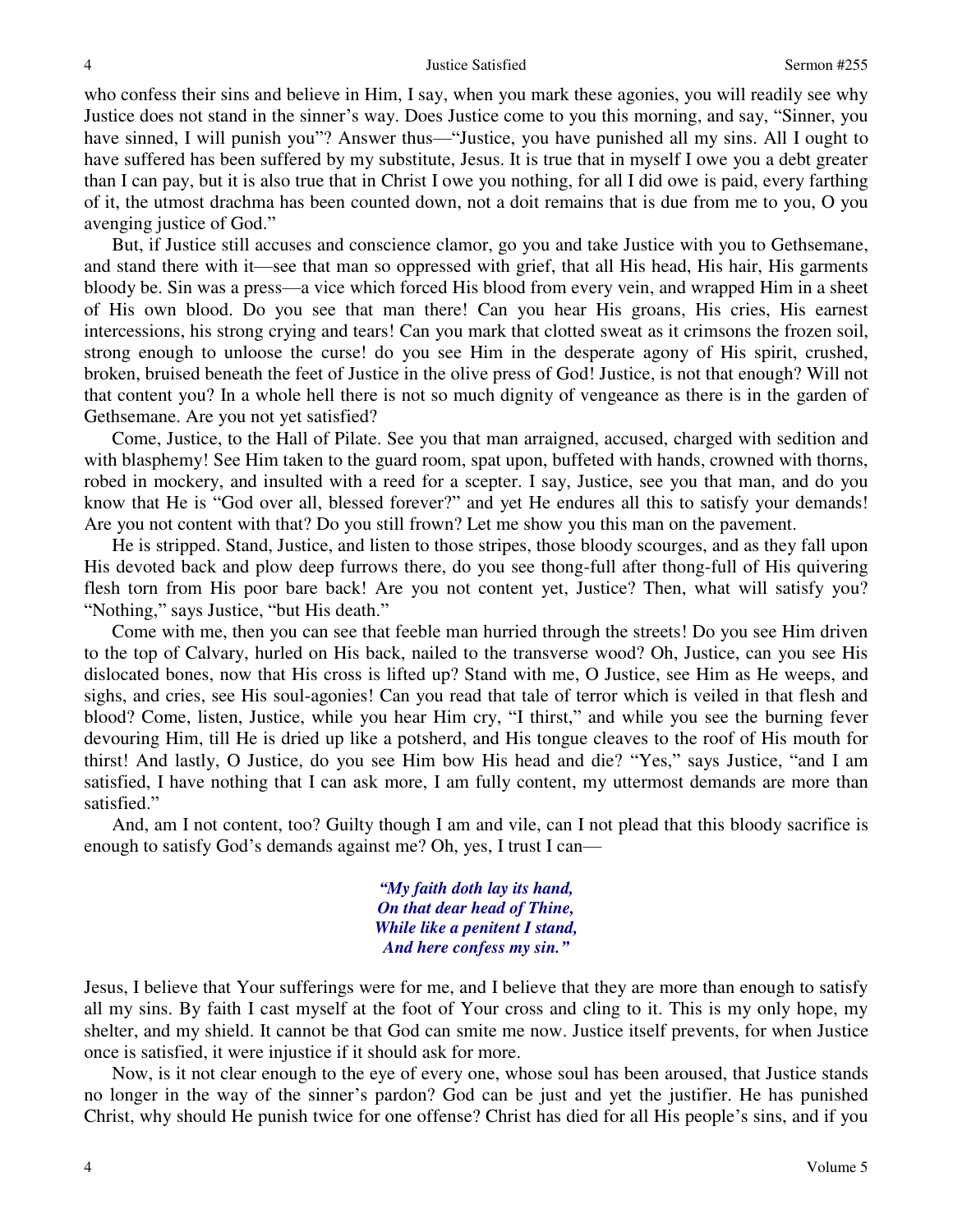are in the covenant, you are one of Christ's people. Damned you cannot be. Suffer for your sins you cannot. Until God can be unjust, and demand two payments for one debt, He cannot destroy the soul for whom Jesus died.

"Away goes universal redemption," says one. Yes, away it goes, indeed. I am sure there is nothing about that in the Word of God. A redemption that does not redeem is not worth my preaching, or your hearing. Christ redeemed every soul that is saved, no more, and no less. Every spirit that shall be seen in heaven Christ bought. If he had redeemed those in hell, they never could have come there. He has bought His people with His blood, and they alone shall He bring with Him.

"But who are they?" says one. You are one, if you believe. You are one, if you repent of your sin. If you will now take Christ to be your all in all, then you are one of His, for the covenant must prove a lie, and God would be unjust, and justice must become unrighteousness, and love must become cruelty, and the cross would become a fiction, ere you can be condemned if you trust in Jesus.

This is the way in which Justice ceases to be the enemy of souls.

**II.** The second text says that not only can God be just, but it says something more, it says, "If we confess our sins, he is faithful and just to forgive us our sins, and to cleanse us from all unrighteousness." Now, if I understand this text, it means this, that IT IS AN ACT OF JUSTICE ON GOD'S PART TO FORGIVE THE SINNER WHO MAKES A CONFESSION OF HIS SIN TO GOD.

Mark! not that the sinner deserves forgiveness, that can never be. Sin can never merit anything but punishment, and repentance is no atonement for sin. Not that God is bound from any necessity of His nature to forgive every one who repents, because repentance has not in itself sufficient efficacy and power to merit forgiveness at the hands of God. Yet, nevertheless, it is a truth that, because God is just, He must forgive every sinner who confesses his sin. And if He did not—and mark, it is a bold thing to say, but it is warranted by the text—if a sinner should be led truly and solemnly to make confession of his sins and cast himself on Christ, if God did not forgive him, then He were not the God that He is represented to be in the Word of God, He were a God unjust, and that may God forbid, such a thing must not, cannot be.

But how, then, is it that Justice itself actually demands that every soul that repents should be pardoned? It is so. The same Justice that just now stood with a fiery sword in his hand, like the cherubim of old keeping the way of the tree of life, now goes hand in hand with the sinner. "Sinner," he says, "I will go with you. When you go to plead for pardon, I will go and plead for you. Once I spoke against you, but now I am so satisfied with what Christ has done, that I will go with you and plead for you. I will change my language. I will not say a word to oppose your pardon, but I will go with you and demand it. It is but an act of justice that God should now forgive."

And the sinner goes up with Justice, and what has Justice got to say? Why, it says this, "God must forgive the repenting sinner, if He is just, according to His promise." A God who could break His promise were unjust. We do not believe in men who tell us lies. I have known some of so gentle a disposition that they could never say, "No," if they were asked to do a thing they have said, "Yes." But they have never earned a character for it, when they have said "Yes," and afterwards did not fulfill. It is not so with God. He is no tender-hearted being who promises more than He can perform, and no forgetful one who promises what afterwards shall slip from His memory. Every word which God utters shall be fulfilled, whether it be decree, threatening, or promise.

Sinner! go to God with a promise in your hand—"Lord, You have said, 'He that confesses his sin, and forsakes it, shall find mercy.' I confess my sin, and I forsake it, Lord, give me mercy!" Don't doubt but that God will give it to you. You have His own pledge in your hand, you have His own bond in your keeping. Take that pledge and that bond before His throne of mercy, and that bond never shall be cancelled till it has been honored. You shall see that promise fulfilled to the uttermost letter, though your sin is ever so black.

Suppose the promise you take should be this, "Him that comes to me I will in no wise cast out." "But," says the law, "you are one of the greatest sinners that ever lived." "Ay, but the promise says,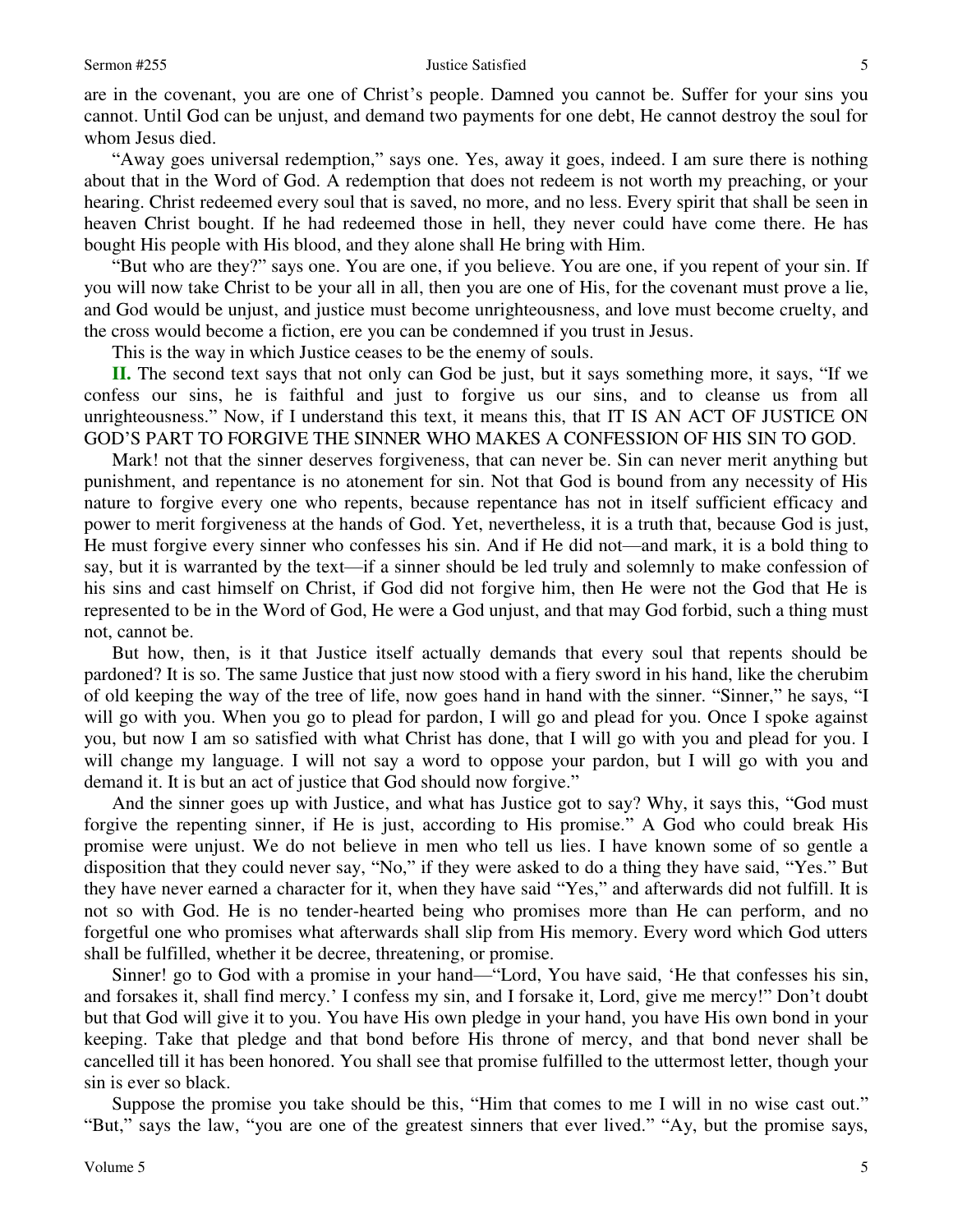'Him that comes,' and I come, and I claim the fulfillment of it." "No, but you have been a blasphemer." "I know it, but the promise says, 'Him that comes,' and I come and blasphemer though I am, I claim the promise."

"But you have been a thief, you have deceived your neighbor, and you have robbed men." "I have, but the promise says, 'Him that comes to me I will in no wise case out,' I come, and I claim the promise. It does not say anything at all about character in the promise, it says, 'Him that comes,' and I come, and if I be black as the devil, nevertheless God is true, and I claim the promise. I confess all that can be said against me. Will God be untrue, and send a seeking soul away with a promise unfulfilled? Never!"

"But," says one, "you have lived many years in this way, your conscience has often checked you, and you have resisted conscience often, it is too late now." "But I have the promise, 'Him that comes' there is no time stipulated in it—'Him that comes,' I come, and, O God, You cannot break the promise!" Challenge God by faith, and you will see that He will be as good as His word to you. Though you are worse than words can tell, God, I repeat it, as long as He is just, must honor His own promise. Go and confess your sin, trust in Christ, and you shall find pardon.

But, again, not only did God make the promise, but according to the text man has been induced to act upon it, and therefore, this becomes a double bond upon the justice of God. Suppose you made a promise to any man, that if such a thing were done, you would do something else, and suppose that man were to do something quite contrary to his own nature, quite abhorrent to himself, but he did it nevertheless, because he expected to get great blessings thereby, do you mean to say you would tempt a man to do that, and put him to vast expense, and care and trouble, and then turn round and say, "There I shall have nothing to do with that promise, I only promised to make you do such-and-such, now, I will not fulfill my engagement"? Why the man would turn about and call you base to make a promise to lead him to do something and then not fulfill your promise.

Now, God has said, "If we confess our sins and trust in Christ, we shall have mercy." You have done it, you have made the most abject and sincere confession, and you declare that you have no trust but the blood and righteousness of Christ. Now, on the faith of the promise you have been led into this state. Do you imagine when God has brought you through much pain and agony of mind to repent of sin, to give up self-righteousness, and rely on Christ, He will afterwards turn round and tell you He did not mean what He said? It cannot be—it cannot be.

Suppose, now, you were about to engage a man to be your servant, and you say to him, "Renounce such a situation, give that up, come and take a house in the neighborhood where I live, and I will take you to be my servant." Suppose he does it, and you then say, "I am glad for your own sake that you have left your master, still I will not take you." What would he say to you? He would say, "I gave up my situation on the faith of your promise, and now, you break it."

Ah! but it never can be said of Almighty God that if a sinner acted on the faith of His promise, then that promise was not kept. God ceases to be God when he ceases to have mercy upon the soul who seeks pardon through the blood of Christ. No, He is a just God, "Faithful and just to forgive us our sins and to cleanse us from all unrighteousness."

One more aspect of this case. God's justice demands that the sinner should be forgiven if he seeks mercy, for this reason, Christ died on purpose to secure pardon for every seeking soul. Now, I hold it to be an axiom, a self-evident truth, that whatever Christ died for He will have. I cannot believe that when He paid to His Father the price of blood, and groans and tears, He bought something which the Father will not give Him. Now, Christ died to purchase the pardon of sin for all those who believe on Him, and do you suppose that the Father will rob Him of that which He has bought so dearly? No, God were untrue to His own Son, He would break His oath to His well-beloved and only-begotten Son, if He were not to give pardon, peace, and purity to every soul that comes to God through Jesus Christ our Lord. Oh, I would that I could preach it as with a tongue of thunder everywhere, God is just, and yet the justifier of him that believes. God is just to forgive us our sins, if we confess them, just to cleanse us from all unrighteousness.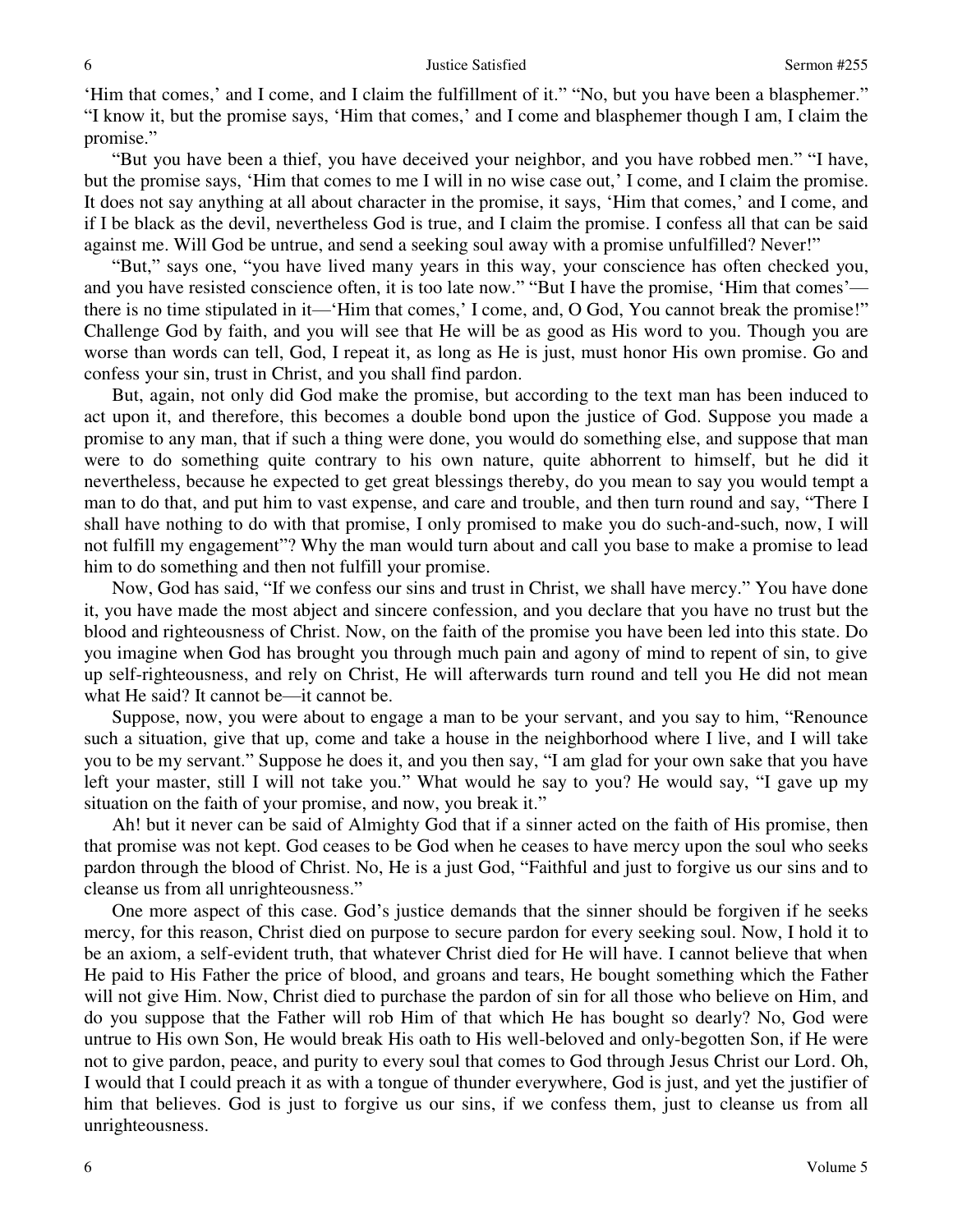## Sermon #255 Justice Satisfied

7

**III.** Now, to close. I must just enter into some little EXPLANATION OF THE TWO GREAT DUTIES THAT ARE TAUGHT IN THE TWO TEXTS.

The first duty is *faith*—"believe in Christ," the second text is *confession*—"if we confess our sins."

I will begin with *confession* first. Expect not that God will forgive you until you confess, not in the general confession of a prayer book, but in the particular confession of your own inmost heart. You are not to confess to a priest or a man, unless you have offended him. In that respect, if you have been an offender against any man, be at peace with him and ask his pardon for aught you have done against him. It is a proof of a noble mind when you can ask pardon of another for having done amiss. Whenever grace comes into the heart it will lead you to make amends for any injury which you have done either by word or deed to any of your fellow men, and you cannot expect that you shall be forgiven of God until you have forgiven men, and have been ready to make peace with those who are now your enemies. That is a beautiful trait in the character of a true Christian.

I have heard of Mr. John Wesley, that he was attended in most of his journeying by one who loved him very much, and was willing, I believe, to have died for him. Still he was a man of a very stubborn and obstinate disposition, and Mr. Wesley was not perhaps the very kindest man at all times. Upon one occasion he said to this man, "Joseph, take these letters to the post." "I will take them after preaching, sir." "Take them now, Joseph," said Mr. Wesley. "I wish to hear you preach, sir, and there will be sufficient time for the post after service." "I insist upon your going now, Joseph." "I will not go at present." "You won't!" "No, sir." "Then you and I must part," said Mr. Wesley. "Very good, sir." The good men slept over it. Both were early risers. At four o'clock the next morning, the refractory helper was accosted with, "Joseph, have you considered what I said—that we must part?" "Yes, sir." "And must we part?" "Please yourself, sir." "Will you ask my pardon, Joseph?" "No, sir." "You won't?" "No sir." "Then I will ask *yours*, Joseph!" Poor Joseph was instantly melted, and they were at once reconciled.

When once the grace of God has entered the heart, a man ought to be ready to seek forgiveness for an injury done to another. There is nothing wrong in a man confessing an offense against a fellow man, and asking pardon for the wrong he has done him. If you have done aught, then, against any man, leave your gift before the altar, and go and make peace with him, and then come and make peace with God. You are to make confession of your sin to God. Let that be humble and sincere. You cannot mention every offense, but do not hide one. If you hide one it will be a millstone round your neck to sink you into the lowest hell. Confess that you are vile in your nature, evil in your practice, that, in you there is no good thing. Lay as low as ever you can at the footstool of divine grace, and confess that you are a wretch undone unless God has mercy upon you.

Then, the next duty is *faith*. While you are laying there in the dust turn your eye to Christ and say, "Black as I am, and hell-deserving as I confess myself to be, I believe that Jesus Christ died for the penitent, and inasmuch as He died, He died that the penitent might not die. I believe Your merits to be great, I believe Your blood to be efficacious, and more than that, I risk my eternal salvation—and yet it is no risk—I venture my eternal salvation upon the merit of Your blood. Jesus. I cannot save myself. Cast the skirts of Your blood-red atonement over me. Come, take me in Your arms, come, wrap me in Your crimson vest, and tell me I am Yours. I will trust in nothing else but You. Nothing I can do or ever did shall be my dependence. I rely simply and entirely upon Your mighty cross, upon which you did die for sinners."

My dear hearers, as to any probability of your being lost after such a confession and such a faith, I assure you there is neither possibility nor probability thereof. You are saved, you are saved in time, you are saved in eternity. Your sins are forgiven, your iniquities are all put away. In this life you shall be fed, and blessed and kept. Remaining sin within you shall be overcome and conquered, and you shall see His face at the last in glory everlasting, when He shall come in the glory of His Father, and all His holy angels with Him. "Whosoever believes on the Son of God has eternal life, and shall never come into